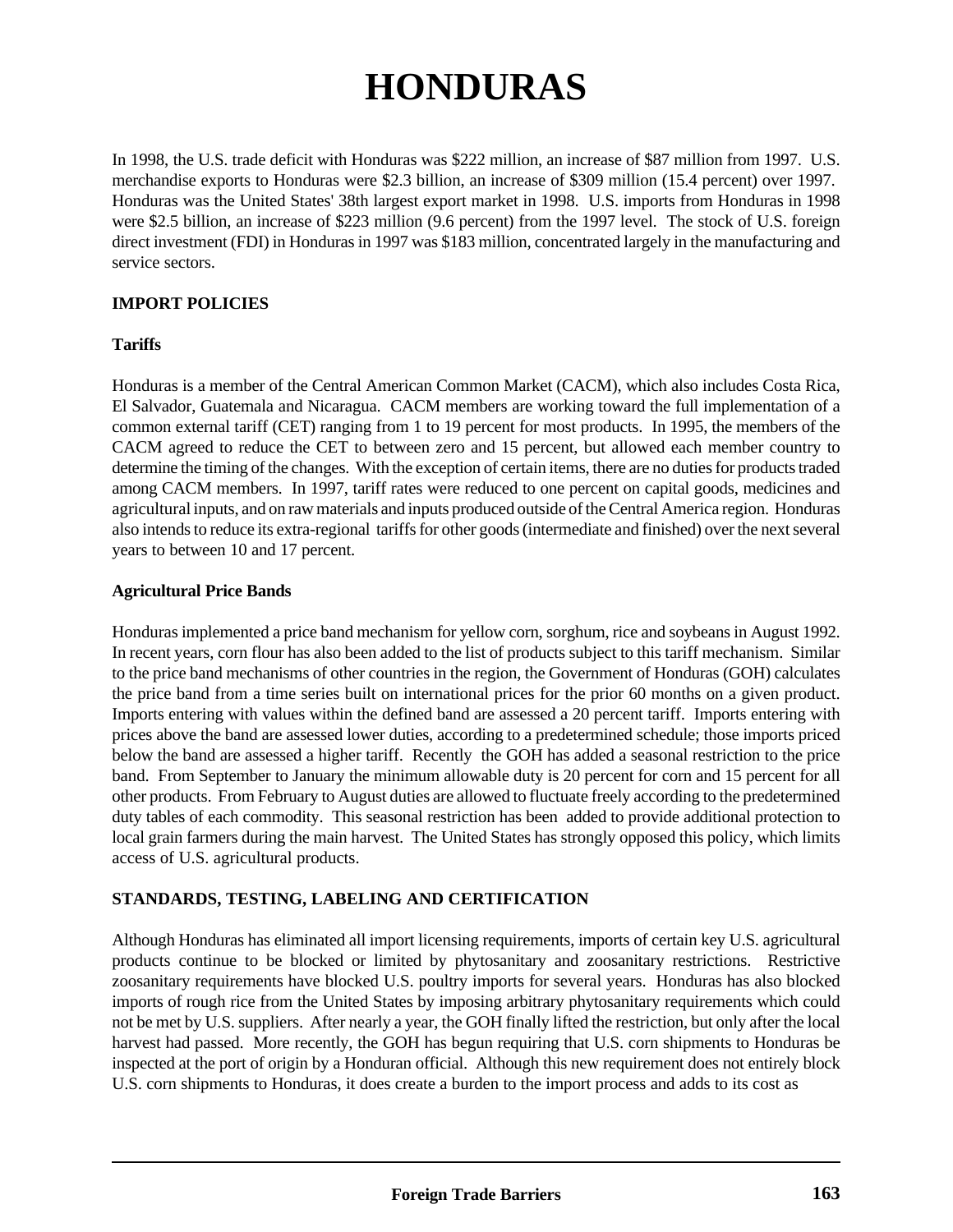#### **Honduras**

well. Frequent changes in sanitary and phytosanitary requirements are seldom reported to the WTO as required, and create a great deal of uncertainty among U.S. suppliers and Honduran importers.

Honduran law requires that all processed food products be labeled in Spanish and registered with the Ministry of Health. The laws are inconsistently enforced at present. However, these requirements may discourage some suppliers.

## **GOVERNMENT PROCUREMENT**

The Government Procurement Law (Decree No. 148.5) governs the contractual and purchasing relations of Honduran state agencies. Under this law, foreign firms are given national treatment for public bids and contractual arrangements with state agencies. In practice, U.S. firms frequently complain about mismanagement and lack of transparency of governmental bid processes. These deficiencies are particularly evident in public tenders in telecommunications, pharmaceuticals and energy.

After Hurricane Mitch in October 1998, Congress passed an emergency law allowing the Government to dispense with the normal bidding process and execute direct purchases in reconstruction-related projects. The government is exploring options for a consolidated bidding process for reconstruction related projects.

# **LACK OF INTELLECTUAL PROPERTY PROTECTION**

In 1998, Honduras was placed on the "Watch List" category of the U.S. Government's annual Special 301 Review. A report prepared by the International Intellectual Property Alliance (IIPA) estimates that copyright infringements in Honduras cost U.S. firms \$8.3 million in 1997. There is widespread piracy of many forms of copyrighted works -- movies, sound recordings, software. The illegitimate registration of well-known trademarks has also been a problem. Honduras saw a portion of its trade preferences under the Generalized System of Preferences (GSP) and the Caribbean Basin Initiative (CBI) suspended on April 20, 1998 because of its failure to control broadcast television piracy. However, these benefits were restored on June 30, 1998 following government action to suspend and fine the offending stations. In December 1998, the government reaffirmed its commitment to comply fully with the Trade Related aspects of Intellectual Property Rights (TRIPS) Agreement by the January 1, 2000 deadline. Progress is being made in the negotiation of a bilateral IPR agreement with the United States.

## **Copyrights**

The piracy of books, sound and video recordings, compact discs, computer software and television programs is widespread in Honduras. Despite some progress, copyright protection remains problematic. A TRIPScompliant reformed copyright law should be presented to Congress in early 1999.

## **Patents**

The patent law enacted in September 1993 provides patent protection for pharmaceuticals, although the term of seventeen years from the date of application must be extended by at least three years to meet international standards. Honduran law contains overly broad compulsory licensing provisions and provides no protection for products in the pipeline. A TRIPS-compliant Central American patent and trademark treaty is pending before the Congress.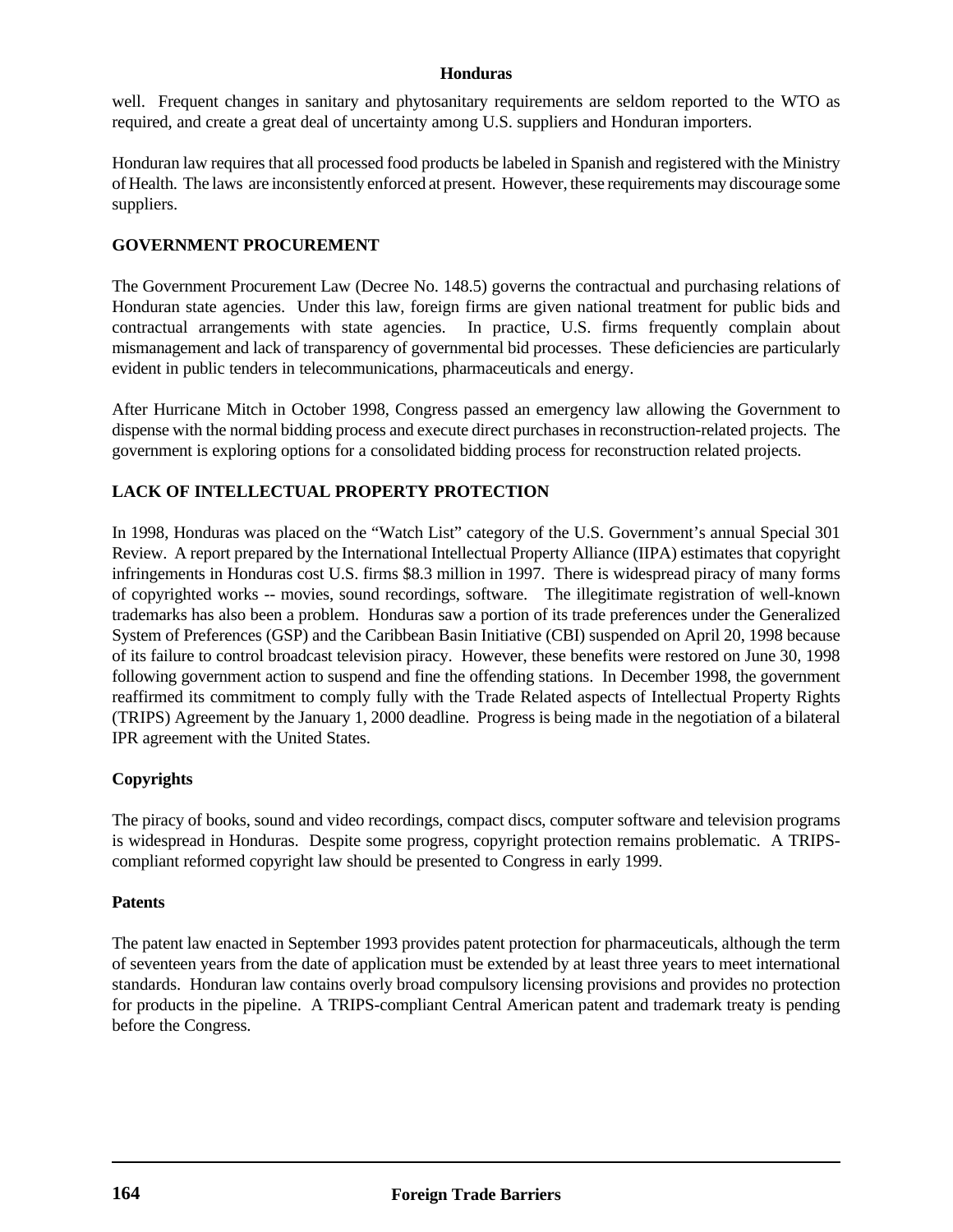#### **Honduras**

#### **Trademarks**

The illegitimate registration of well-known trademarks is a persistent problem in Honduras, in spite of 1993 modifications to the trademark law.

#### **SERVICES BARRIERS**

Honduras is overdue in providing to the WTO an acceptance of the Fifth Protocol to the General Agreement on Trade in Services, which is necessary to bring its commitments on financial services into effect.

#### **INVESTMENT BARRIERS**

Several restrictions exist on foreign investment in Honduras, despite the 1992 investment law. For example, special government authorization is required for foreign investment in the following sectors: forestry, telecommunications, basic health services, air transport, fishing and aquaculture, exploration of sub-surface resources, insurance and financial services, private education services, and agriculture and agro-industrial activities exceeding land tenancy limits established by the Agricultural Modernization Law of 1992 and the Land Reform Law of 1974. The law also requires Honduran majority ownership in certain types of investment, including beneficiaries of the National Agrarian Reform Law, commercial fishing and direct exploitation of forest resources and local transportation.

Honduran law also prohibits foreigners from establishing businesses capitalized at under 150,000 lempiras (about \$11,000). In all investments, at least 90 percent of a company's labor force must be national, and at least 80 percent of the payroll must be paid to Hondurans. Finally, while a one-stop investment window has been instituted in the Ministry of Industry and Trade to facilitate investment, the Ministry has not provided complete information or assistance to the foreign investor. The newly-formed Tourism Ministry has tried to facilitate foreign investment, and in December 1998 Congress passed the first vote (of two required) of a constitutional amendment to allow foreign ownership of coastal land for tourism development purposes.

Since the disaster caused by Hurricane Mitch Honduras has redoubled its efforts to provide a favorable climate to foreign investment. In the last two months of 1998, Congress passed legislation reforming the mining code; allowing concessional operation of airports, seaports, and highways; providing incentives for renewable energy projects (many by U.S. investors); allowing foreign tourism development in coastal areas; and, allowing unrestricted sale of agricultural land regardless of size. Congress earlier passed a law authorizing the sale of 50 percent of the state-owned Honduran telephone company (HONDUTEL) to a foreign partner and the auctioning of band B cellular service. The Government also pledged to accelerate the privatization of the National Electric Company's (ENEE) distribution system.

Historically, U.S. firms and private citizens have found corruption to be a problem and a constraint to foreign direct investment. Corruption appears to be most pervasive in the following areas: government procurement, performance requirements, the regulatory system, and the buying and selling of real estate, particularly land titling. In May 1998, Honduras ratified, adopted and opened for signature the Inter-American Anti-Corruption Convention.

A Bilateral Investment Treaty (BIT) signed with the U.S. in 1995 was ratified by the Honduran Congress and is expected to be sent to the U.S. Senate for ratification in 1999. Provisions for bilateral investment are included in commercial treaties Honduras is negotiating with Costa Rica, El Salvador, Guatemala, Panama and the Dominican Republic. In addition Honduras, along with Guatemala and El Salvador, are in the